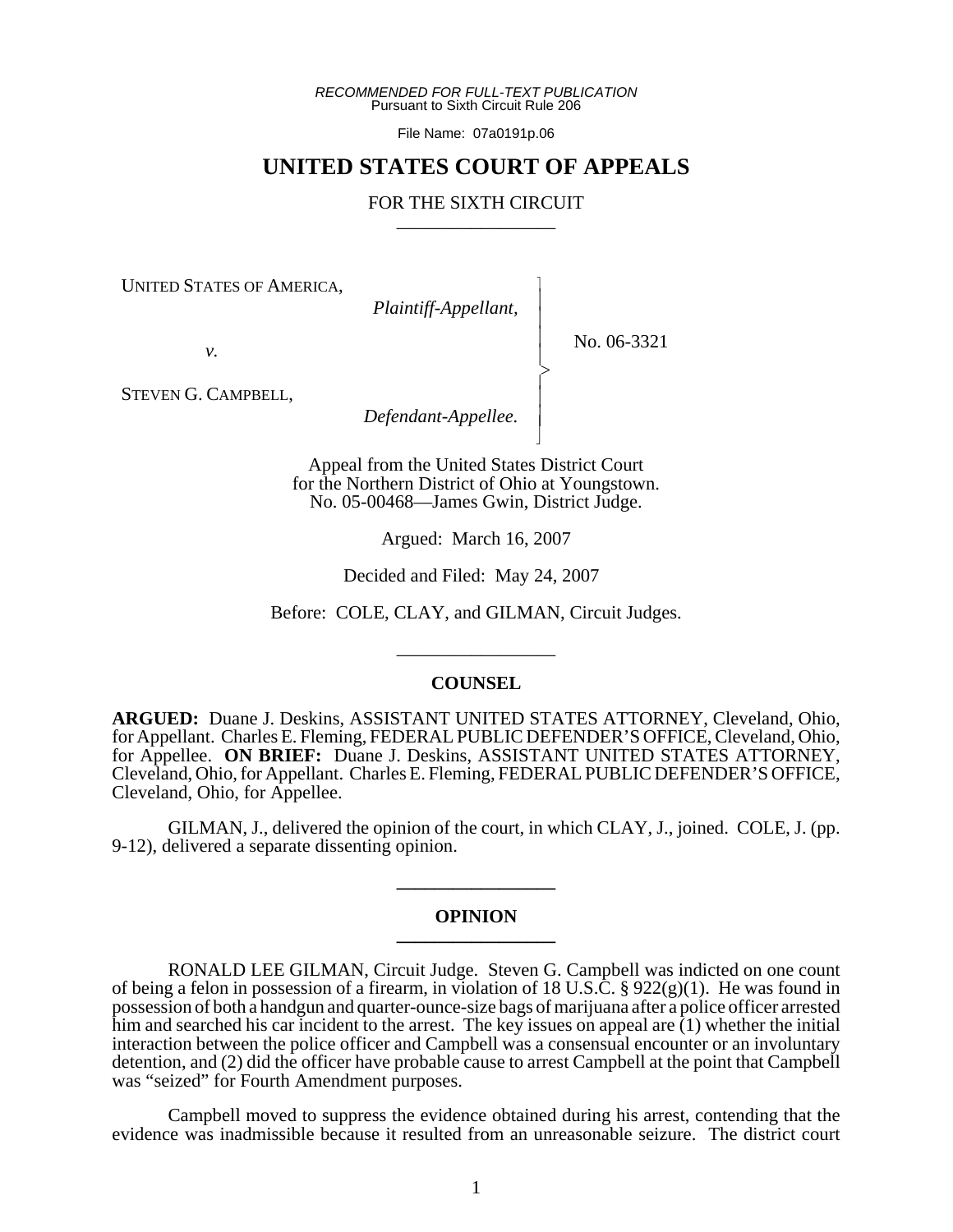granted the motion, which prompted the government to file this interlocutory appeal. For the reasons set forth below, we **REVERSE** the district court's grant of Campbell's motion to suppress and **REMAND** the case for further proceedings consistent with this opinion.

#### **I. BACKGROUND**

At approximately 10:30 p.m. on the evening of July 22, 2005, police officer Michael Salser was on routine patrol in a marked police car in the vicinity of McClurg Road in Boardman Township, Ohio. The area had recently experienced a rash of break-ins and car thefts. Officer Salser stopped at the intersection of McClurg Road and Southern Boulevard behind a black Chevrolet Cavalier driven by Campbell. As the Cavalier turned east on McClurg Road, Officer Salser followed it. Campbell soon turned into the parking lot of Modern Building Supply, a homebuilding supply store that was closed at the time. Officer Salser observed Campbell exit the car and talk on his cell phone as he proceeded on foot toward McClurg Road. As Officer Salser drove past the Modern Building Supply lot, he watched Campbell cross McClurg Road on foot and enter the parking lot of American Church, Inc., a manufacturer of church stationery. American Church was also closed at the time.

Campbell stood near the street in the American Church parking lot and continued to talk on his cell phone. Officer Salser turned his patrol car around and parked in the American Church parking lot. He did not activate his emergency lights or siren. Although he informed a police dispatcher that he was in the parking lot with a black male, he did not run the Cavalier's license plates through dispatch as a means of identifying the driver.

While Campbell continued speaking on his cell phone, Officer Salser exited the patrol car, approached Campbell, and asked him if everything was okay. Campbell replied that he had gotten lost trying to pick up his girlfriend from work and was on the phone with her to get directions. He handed the phone to Officer Salser, who spoke with a woman who identified herself as Campbell's girlfriend and explained that she worked at Treeman Industries. After contacting the dispatcher to get the address of Treeman Industries, Officer Salser testified that he gave Campbell that address and returned the cell phone to Campbell.

Officer Salser told Campbell about the recent burglaries committed in the area and then said that he "would like to see [Campbell's] ID, just to log that I talked to him." According to Officer Salser, logging meetings with civilians is something he routinely does in his investigative work. Campbell, according to Officer Salser's testimony at the suppression hearing, responded that he did not have any identification. At the same hearing, Campbell said that he recalled telling Officer Salser that he "didn't have anything on me." Officer Salser then asked Campbell for his name, date of birth, and social security number. In response, Officer Salser testified that Campbell became "very nervous," that "[h]is hands went up," and that he said "officer, I don't want any trouble, please." At that point Officer Salser repeated his request to see some identification: "I asked him if he had a state ID, or his name and date of birth. And he could be on his way just as soon as [I] ID'd him."

Campbell then told the officer that his name was Steven Morris, that his birth date was May 17, 1981, and that he did not know his social security number. Officer Salser relayed the information to his dispatcher, who responded that she was unable to verify the name or date of birth. The dispatcher's inability to find any information with the name or date of birth provided by Campbell led Officer Salser to believe that Campbell "did not have an Ohio driver's license, or an Ohio ID, or he wasn't telling me the truth." As it turns out, Campbell's actual birth date is May 17, 1982. And although Campbell is his legal name, he testified that he sometimes goes by the name of Steven Morris because Morris is his father's last name, whereas Campbell is his mother's maiden name.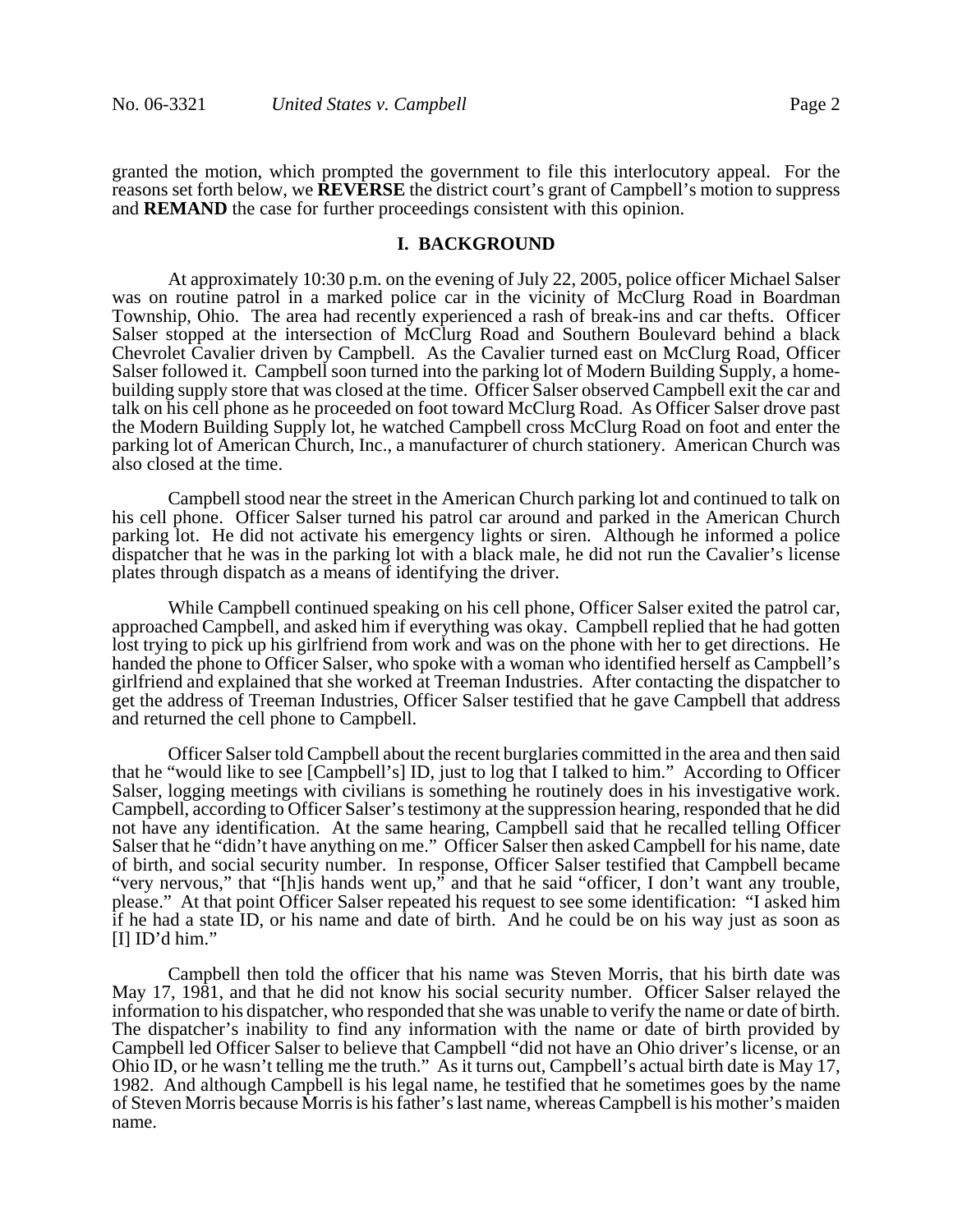Officer Salser testified that he continued to ask Campbell for his proper name and date of birth, at which time Campbell's demeanor changed. Campbell, according to Officer Salser, had become "[e]xtremely nervous. At one point I felt that he was going to run from me. He was walking in circles. Very, very nervous." Officer Salser said, however, that he would not have restrained Campbell if the latter had sought to leave at that time.

After another officer arrived for backup, Officer Salser asked Campbell if he could pat him down for weapons. Campbell did not object and proceeded to put his hands behind his back. Officer Salser felt a bulge in Campbell's left front pocket. When asked about the bulge, Campbell responded that it was money. Officer Salser did not remove the contents from Campbell's pocket. When Officer Salser then asked about a bulge in Campbell's other front pocket, Campbell said that he did not know what was in there. According to Officer Salser, he asked Campbell if he could take out what was in Campbell's right front pocket and Campbell said yes. Officer Salser testified that he found several bags of marijuana in the pocket. At this point Officer Salser arrested Campbell and placed the bags of marijuana on the trunk of his patrol car.

After placing Campbell under arrest, Officer Salser searched Campbell's person and found \$862 in his left front pants pocket. He then searched Campbell's vehicle and found a loaded handgun underneath the driver's seat. Campbell was taken to police headquarters for booking, where police officers discovered that Steven Morris was one of Campbell's aliases and that Campbell had an outstanding warrant for a parole violation in New York City.

In September of 2005, Campbell was charged in a one-count indictment with being a felon in possession of a firearm, in violation of 18 U.S.C. § 922(g)(1). Campbell filed a motion to suppress all evidence obtained as a result of Officer Salser's stop and arrest. He argued that Officer Salser did not have a reasonable suspicion of criminal activity to justify an investigative stop or probable cause to arrest Campbell. Following an evidentiary hearing held in February of 2006, the district court granted Campbell's motion. The government timely filed this interlocutory appeal.

#### **II. ANALYSIS**

#### **A. Standard of review**

In reviewing a motion to suppress, we review the district court's legal determinations de novo, but will set aside its factual findings only if they are clearly erroneous. United States v. Long, novo, but will set aside its factual findings only if they are clearly erroneous. *United States v. Long*, 464 F.3d 569, 572 (6th Cir. 2006). "A factual finding is clearly erroneous when, although there may be evidence to support it, the reviewing court, utilizing the entire evidence, is left with the definite and firm conviction that a mistake has been committed." *United States v. Sanford*, 476 F.3d 391, 394 (6th Cir. 2007) (quotation marks omitted). The district court's conclusion cannot be clearly erroneous where there are two permissible views of the evidence. *Id*. Furthermore, we "must review the evidence in the light most likely to support the district court's decision." *United States v. Bates*, 84 F.3d 790, 794 (6th Cir. 1996) (quotation marks omitted).

### **B. Seizure of Campbell**

"[T]he Constitution forbids . . . not all searches and seizures, but unreasonable searches and seizures." *Terry v. Ohio*, 392 U.S. 1, 9 (1968). Encounters between police officers and citizens can be grouped into three categories: "consensual encounters in which contact is initiated by a police officer without any articulable reason whatsoever and the citizen is briefly asked some questions; a temporary involuntary detention or *Terry* stop which must be predicated upon reasonable suspicion; and arrests which must be based on probable cause." *United States v. Bueno*, 21 F.3d 120, 123 (6th Cir. 1994) (quotation marks omitted).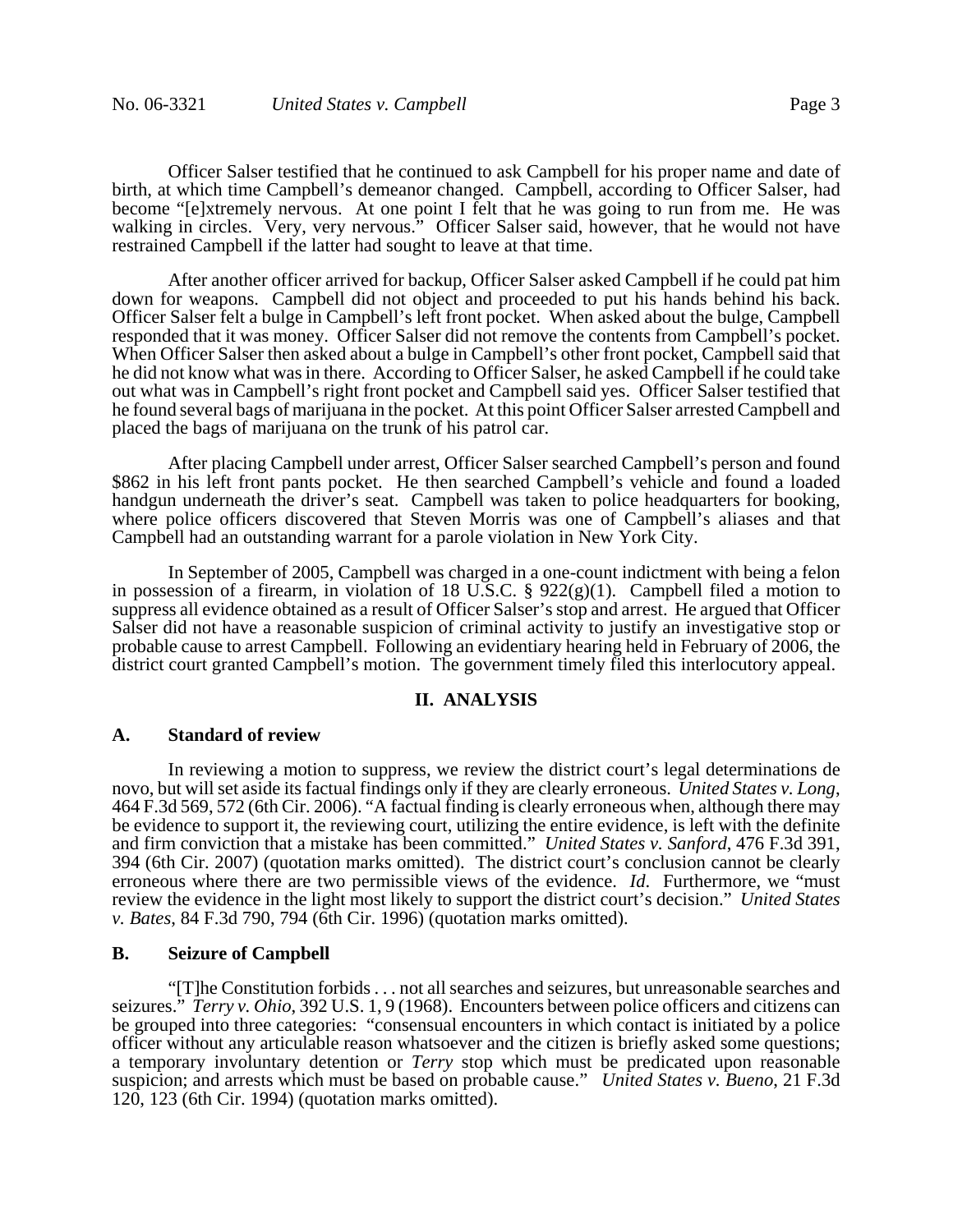In *Florida v. Royer*, 460 U.S. 491, 497 (1983), the Supreme Court elaborated on what constitutes a consensual encounter:

[L]aw enforcement officers do not violate the Fourth Amendment by merely approaching an individual on the street or in another public place, by asking him if he is willing to answer some questions, by putting questions to him if the person is willing to listen, or by offering in evidence in a criminal prosecution his voluntary answers to such questions. Nor would the fact that the officer identifies himself as a police officer, without more, convert the encounter into a seizure requiring some level of objective justification. The person approached, however, need not answer any question put to him; indeed, he may decline to listen to the questions at all and may go on his way. He may not be detained even momentarily without reasonable, objective grounds for doing so; and his refusal to listen or answer does not, without more, furnish those grounds. If there is no detention—no seizure within the meaning of the Fourth Amendment—then no constitutional rights have been infringed.

*Id.* (citations omitted). In short, because a consensual encounter does not amount to a seizure, a police officer does not need reasonable suspicion or probable cause before approaching an individual to make an inquiry. *See United States v. Alston*, 375 F.3d 408, 411 (6th Cir. 2004) (holding that the defendant's encounter with police officers, who approached her in an airport because they suspected her of drug trafficking, did not constitute a seizure under the Fourth Amendment because a reasonable person under those circumstances would have felt free to leave).

A seizure of an individual, on the other hand, occurs when "under the totality of the circumstances, a reasonable person would have believed that he or she was not free to walk away." *Id.* at 411. The police officer's subjective intent in detaining an individual is irrelevant so long as that intent is not conveyed to the individual in a way that results in the individual believing that he or she is not free to leave. *See United States v. Mendenhall*, 446 U.S. 544, 554 n.6 (1980). "Examples of circumstances that might indicate a seizure, even where the person did not attempt to leave, would be the threatening presence of several officers, the display of a weapon by an officer, some physical touching of the person of the citizen, or the use of language or tone of voice indicating that compliance with the officer's request might be compelled." *Id*. at 554. Once a consensual encounter escalates to the point where the individual is "seized," the police officer must have a reasonable suspicion of criminal activity to justify a *Terry* stop, or probable cause to justify an arrest, in order for the seizure to comply with the Fourth Amendment. See, e.g., Reid v. Georgia, 448 U.S. 438, 440 (1980) (noting that "any curtailment of a person's liberty by the police must be supported at least by a reasonable and articulable suspicion that the person seized is engaged in criminal activity").

The Supreme Court has explained that, during a *Terry* stop, "a reasonable search for weapons for the protection of the police officer, where he has reason to believe that he is dealing with an armed and dangerous individual, regardless of whether he has probable cause to arrest the individual for a crime," is permissible. 392 U.S. at 27. *Terry* does not require the officer to "be absolutely certain that the individual is armed; the issue is whether a reasonably prudent man in the circumstances would be warranted in the belief that his safety or that of others was in danger." *Id*. Because the search is for the limited purpose of ensuring the safety of the officer and others around him, the search must "be confined in scope to an intrusion reasonably designed to discover guns, knives, clubs, or other hidden instruments for the assault of the police officer." *Id*. at 29.

The final category of a permissible encounter between a police officer and an individual is an arrest based on probable cause. A warrantless arrest is constitutionally valid if, "at the moment the arrest was made, the officers had probable cause to make it—whether at that moment the facts and circumstances within their knowledge and of which they had reasonably trustworthy information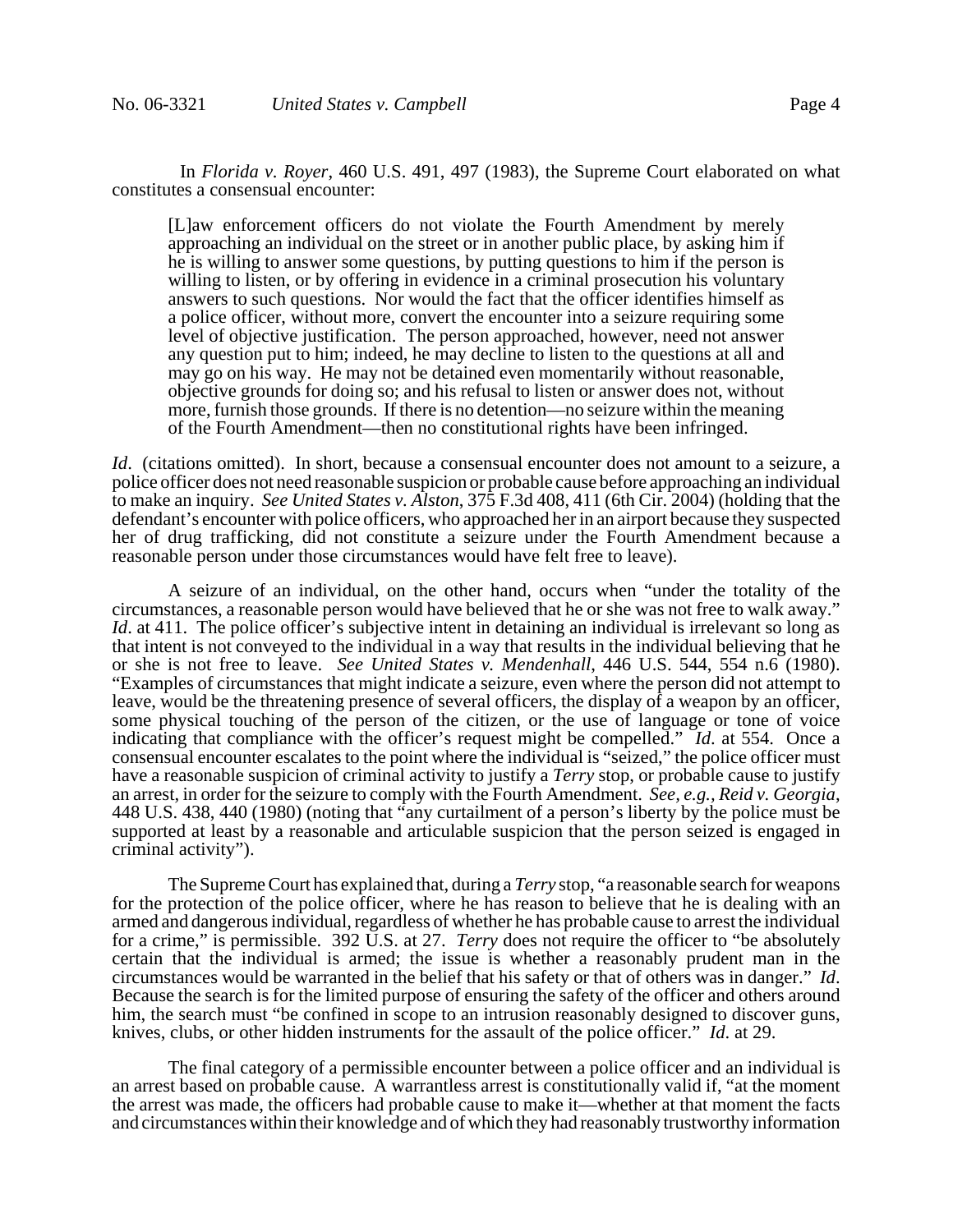were sufficient to warrant a prudent man in believing that the [individual] had committed or was committing an offense." *Beck v. Ohio*, 379 U.S. 89, 91 (1964); *see also United States v. Caicedo*, 85 F.3d 1184, 1192 (6th Cir. 1996) ("Police may arrest a person without a warrant if they have probable cause at the time of the arrest to believe that the person has committed or is committing a crime."). "Probable cause is a standard more stringent than reasonable suspicion, but does not require any showing that the officer's suspicions prove to be correct or that they are more likely true than false." *Id*. (citations omitted).

Once a lawful arrest has been made, the police officer is permitted to search the individual. *United States v. Robinson*, 414 U.S. 218, 235 (1973) (holding that following "a lawful custodial arrest a full search of the person is not only an exception to the warrant requirement of the Fourth Amendment, but is also a 'reasonable' search under that Amendment"). This includes a search of the individual's vehicle. *United States v. Robinson*, 390 F.3d 853, 871 (6th Cir. 2004) (explaining that this court has allowed searches of automobiles incident to an arrest even if the "arrestee was out of the car, handcuffed, and placed in the back seat of a police cruiser"). With this conceptual framework in mind, we now turn to the issue of whether Campbell was lawfully seized by Officer Salser.

The government argues that Officer Salser had "reasonable suspicion" to stop Campbell on the parking lot and conduct a pat down for weapons when the officer first approached him. Alternatively, it contends that Officer Salser had probable cause to arrest Campbell after Campbell's response to the officer's first question, based on Campbell's statement that he did not have any identification with him. This statement, according to the government, took place before Officer Salser seized Campbell and provided probable cause because driving without a license is a violation of Ohio law. Campbell, on the other hand, argues that Officer Salser seized him without probable cause or reasonable suspicion when Officer Salser first asked him to show identification.

The district court granted Campbell's motion to suppress after concluding that Campbell was seized by Officer Salser without reasonable suspicion or probable cause. It determined that Campbell reasonably believed that he was not free to leave when Officer Salser asked Campbell to show some identification. Although the court noted that Officer Salser may have eventually developed a reasonable suspicion to support a *Terry* stop, the facts supporting that reasonable suspicion arose only after Campbell was seized:

After Campbell failed to provide his social security number to Salser, Salser did not believe Campbell's statements regarding his name and date of birth. In the ensuing exchange with Campbell, Salser may have developed a reasonable suspicion that Campbell had made a false description of his name or birth date. . . . Campbell's pacing and agitation also made Salser fearful that Campbell might fight him. However, Salser came to this suspicion only after rejecting Campbell's request to leave the encounter to pick up his girlfriend. The grounds to believe Campbell was potentially involved in some activity only developed after the unreasonable detention.

We respectfully disagree. A person is seized when "a reasonable person would not feel free to leave an encounter with police." *Bennett v. City of Eastpointe*, 410 F.3d 810, 834 (6th Cir. 2005). In *Florida v. Bostick*, 501 U.S. 429, 439 (1991), the Supreme Court stated that "a court must consider all the circumstances surrounding the encounter to determine whether the police conduct would have communicated to a reasonable person that the person was not free to decline the officers' requests or otherwise terminate the encounter." The Court elaborated that "no seizure occurs when police ask questions of an individual, [and] ask to examine the individual's identification, . . . so long as the officers do not convey a message that compliance with their requests is required." *Id*. at 437. In our view, the interaction between Officer Salser and Campbell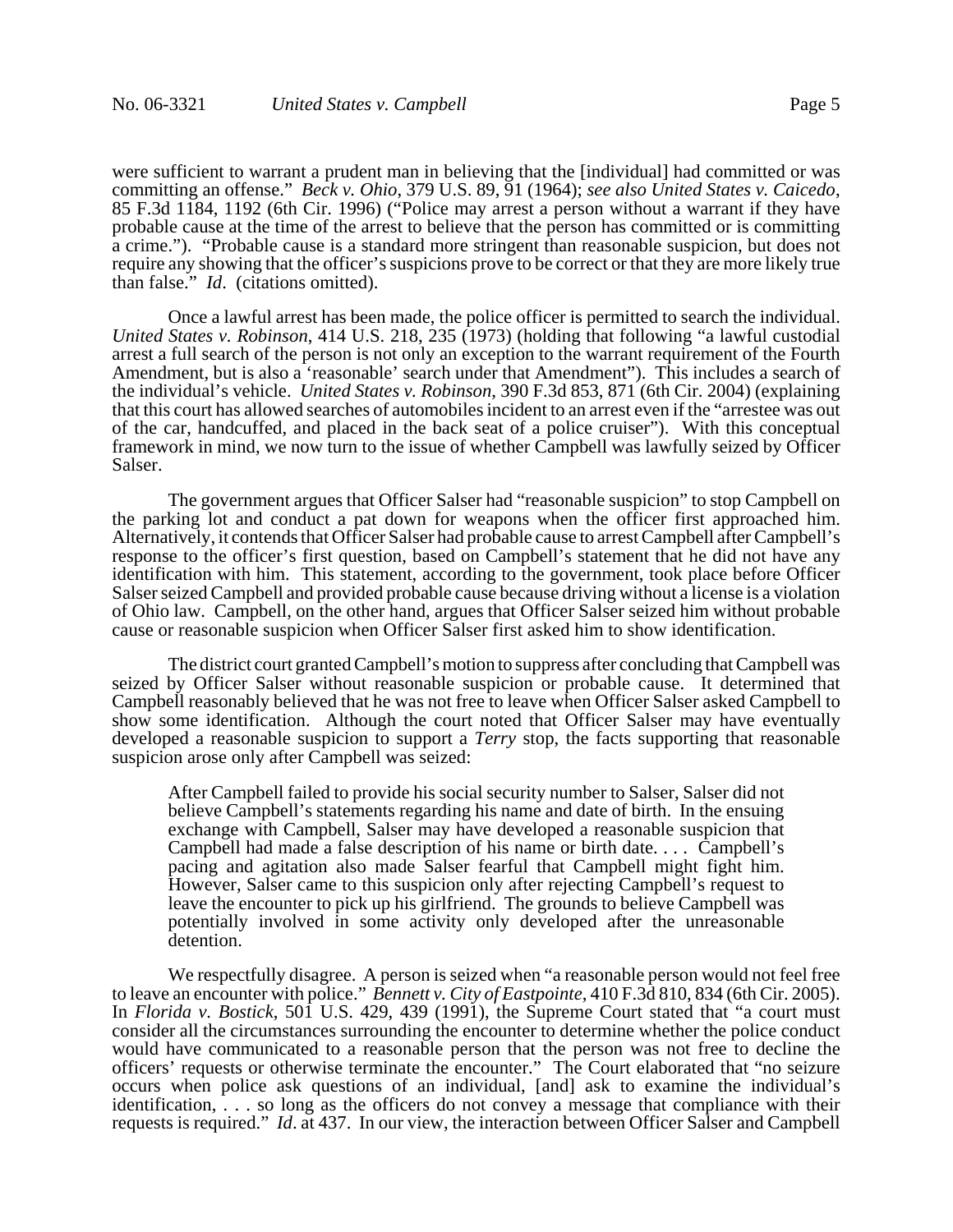did not escalate beyond a consensual encounter until after Officer Salser told Campbell that he "could be on his way just as soon as [I] ID'd him."

Officer Salser's first statement was that he would *like* to see Campbell's ID. The use of the word "like," as opposed to "need" or "want," suggests that a reasonable person would feel free to decline this request and leave the scene. Moreover, Salser had not yet called for backup. He was alone with Campbell at this point in the encounter and had neither drawn his weapon nor activated his emergency lights or siren.

Nothing about Officer Salser's first request for identification suggests that Campbell's freedom to leave the encounter was conditioned on complying with the request. Nor did Officer Salser ask Campbell to accompany him anywhere for further questioning. *See United States v. Garcia*, 866 F.2d 147, 151 (6th Cir. 1989) ("[T]he one occurrence which seems to distinguish 'seizures' from casual contacts between police and citizens is when the defendant is asked to accompany the police or agents to a place to which the defendant had not planned to go.").

In *INS v. Delgado*, 466 U.S. 210, 216 (1984), the Supreme Court noted that "interrogation relating to one's identity or a request for identification by the police does not, by itself, constitute a Fourth Amendment seizure." Moreover, this court has previously held that the use of less permissive language by police officers than the phrase "I'd like to see some ID" did not constitute a seizure. *See United States v. Matthews*, 278 F.3d 560, 562 (6th Cir. 2002) (holding that a person walking down the street was not detained when an officer driving in a marked police car yelled "Hey, buddy, come here," with the court characterizing the statement as a request rather than an order).

We respectfully disagree with the dissent's characterization of Officer Salser's first request for identification as a seizure. The key inquiry of Campbell, according to Officer Salser, was that "before he [Campbell] left I would like to see his ID, just to log that I talked to him." In the dissent's view, this language morphs into "that he could not leave until he presented his identification" and that a reasonable person would not feel free to leave "until the Officer fulfilled his duty of logging the encounter." Dissenting Op. 10-11.

The record does not support this characterization. Officer Salser was simply giving Campbell the reason why Salser would *like* to see Campbell's ID; he was not at that point conditioning Campbell's departure on such production. Only later in their exchange—after Campbell said that he had no ID—did Officer Salser "seize" Campbell by creating the condition that "he could be on his way just as soon as [I] ID'd him."

In short, Campbell could have declined Officer Salser's initial request and left the scene of the encounter. The fact that he chose not to do so did not convert that request into a seizure within the meaning of the Fourth Amendment. *See Mendenhall,* 446 U.S. at 553 (holding that a "person is 'seized' only when, by means of physical force or a show of authority, his freedom of movement is restrained"); *United States v. Peters*, 194 F.3d 692, 698 (6th Cir. 1999) ("Absent coercive or intimidating behavior which negates the reasonable belief that compliance is not compelled, the [government] agent's request for additional identification and voluntarily given information from the defendant does not constitute a seizure under the Fourth Amendment.")*; United States v. Nappier*, 155 F. App'x 859, 864 (6th Cir. 2005) (holding that the defendant was not seized when "officers went to the entrance of Nappier's residence, knocked on the door, waited for him to respond, and asked him to identify himself when he appeared," because during that period of time "Nappier was free to disregard the officers' request that he come to the door, was free to decline to answer the officers' preliminary, nonthreatening questions, and was free to otherwise terminate the encounter"). The district court clearly erred in finding to the contrary.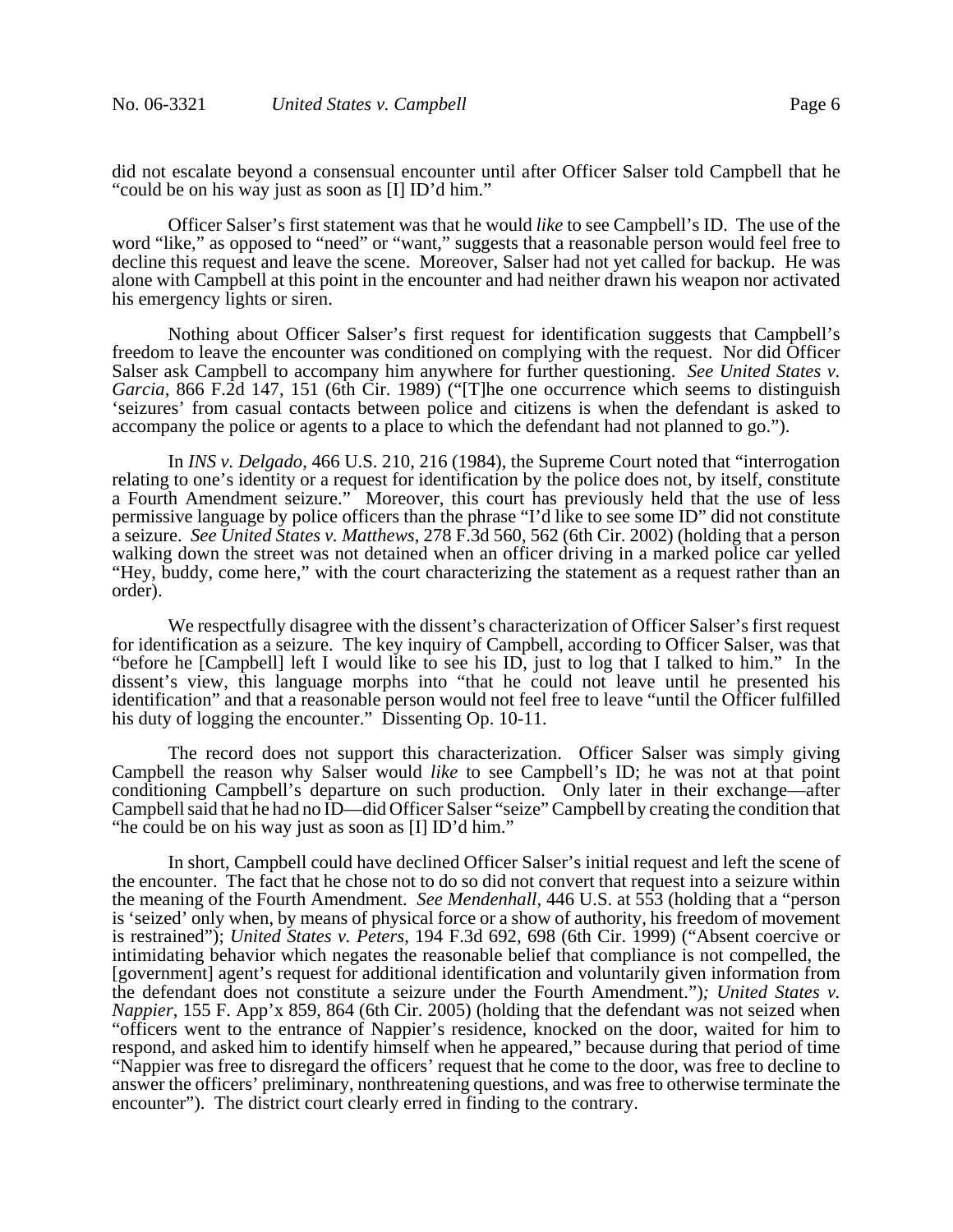## **C. Probable cause**

Having determined that Campbell was not seized by Officer Salser when the officer initially asked Campbell for identification, we now turn to the question of whether Campbell's response gave Officer Salser probable cause to make the ensuing warrantless arrest. "Probable cause exists where the facts and circumstances within the officer's knowledge . . . are sufficient to warrant a prudent person, or one of reasonable caution, in believing, in the circumstances shown, that the suspect has committed, is committing, or is about to commit an offense." *United States v. Sangineto-Miranda*, 859 F.2d 1501, 1508 (6th Cir. 1988) (quotation marks omitted).

In the present case, Officer Salser observed Campbell driving a car and shortly thereafter asked to see his identification. Campbell responded that he did not have any identification with him. Under Ohio law, driving without proof of a license is a misdemeanor offense, and not having documentation on or about the driver is prima facie evidence of not having a license:

(A) The operator of a motor vehicle shall display the operator's driver's license, or furnish satisfactory proof that the operator has a driver's license, *upon demand of any peace officer* or of any person damaged or injured in any collision in which the licensee may be involved. *When a demand is properly made* and the operator has the operator's driver's license on or about the operator's person, *the operator shall not refuse to display the license*. A person's failure to furnish satisfactory evidence that the person is licensed under this chapter when the person does not have the person's license on or about the person's person *shall be prima-facie evidence of the person's not having obtained a driver's license.*

(B) Whoever violates this section is guilty of a misdemeanor of the first degree.

Ohio Rev. Code § 4507.35 (emphasis added).

In *United States v. Chapel*, No. 96-1176, 1997 WL 178878, at \*4 (6th Cir. Apr. 11, 1997) (per curiam), this court held that an officer had probable cause to arrest the defendant because at the time of the arrest, the officer knew that the defendant was driving without a valid license due to a previous encounter with that defendant. The officer therefore "had reasonably trustworthy information . . . sufficient to warrant a prudent man in believing that the [defendant] *had committed* or was committing an offense, namely, driving without a license." *Id*. (citation and quotation marks omitted) (emphasis in original). And under federal law, a police officer can arrest an individual so long as the officer has "probable cause to believe that a misdemeanor offense has been committed in his presence." *United States v. Williams*, 170 F. App'x 399, 402 n.3 (6th Cir. 2006) (citing *Atwater v. City of Lago Vista*, 532 U.S. 318, 354 (2001)).

Because Officer Salser had probable cause to believe that Campbell had committed the misdemeanor offense of driving without proof of a license, the ensuing warrantless arrest did not violate Campbell's constitutional rights. *See Atwater*, 532 U.S. at 354 (2001) ("If an officer has probable cause to believe that an individual has committed even a very minor criminal offense in his presence, he may, without violating the Fourth Amendment, arrest the offender."). We therefore conclude that the district court erred in granting Campbell's motion to suppress.

Finally, police officers are permitted to search the vehicle associated with a defendant's lawful arrest for the purpose of taking an inventory of its contents prior to impoundment, even if the police have no probable cause to otherwise search the vehicle. *South Dakota v. Opperman*, 428 U.S. 364, 375 (1976) (holding that an inventory search of an automobile prior to its impoundment, pursuant to standard police procedures, is reasonable under the Fourth Amendment); *see also Robinson*, 390 F.3d at 871. Accordingly, the gun retrieved from Campbell's vehicle, as well as the other evidence obtained during the inventory search, should not have been suppressed.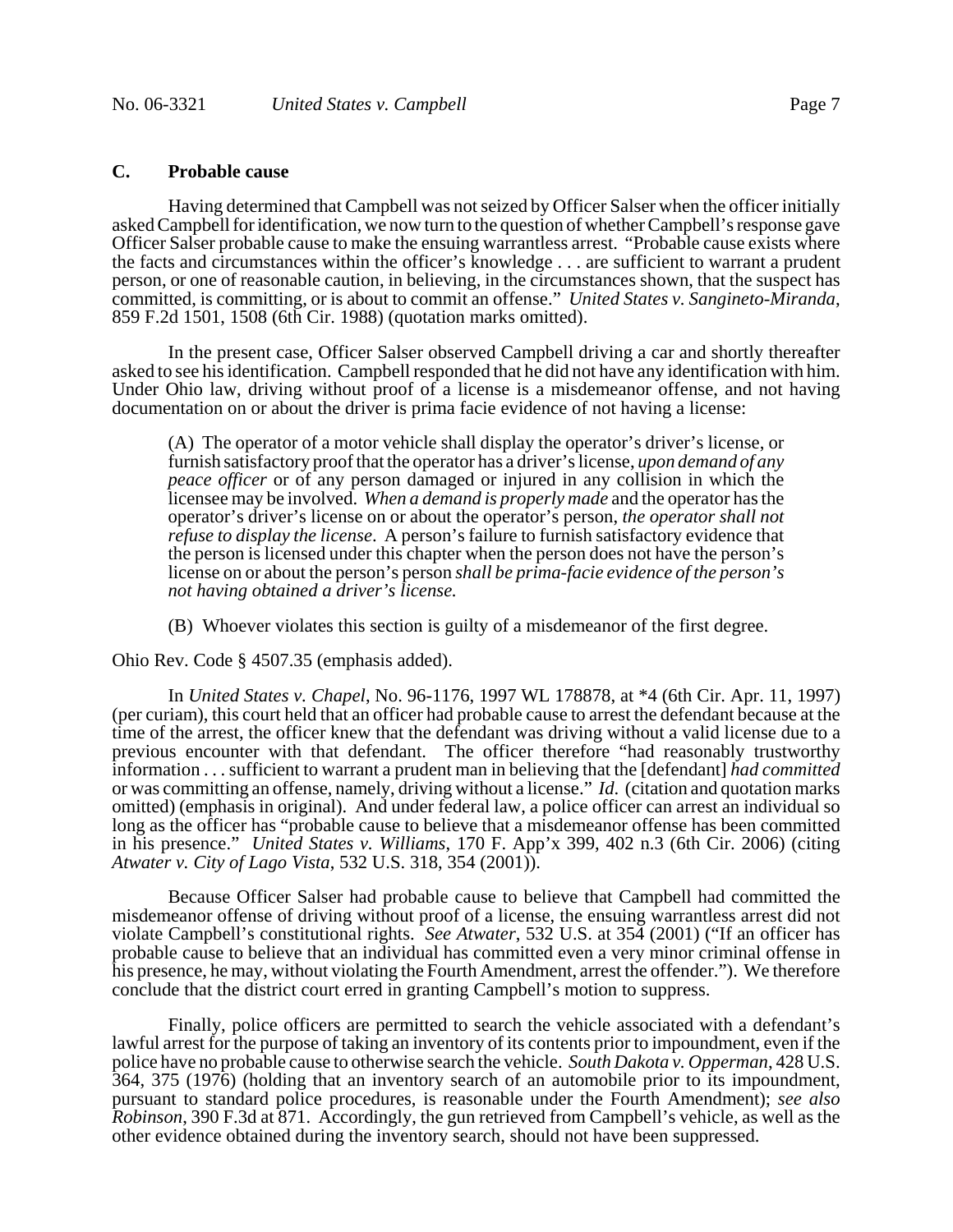# **III. CONCLUSION**

For all of the reasons set for above, we **REVERSE** the district court's grant of Campbell's motion to suppress and **REMAND** the case for further proceedings consistent with this opinion.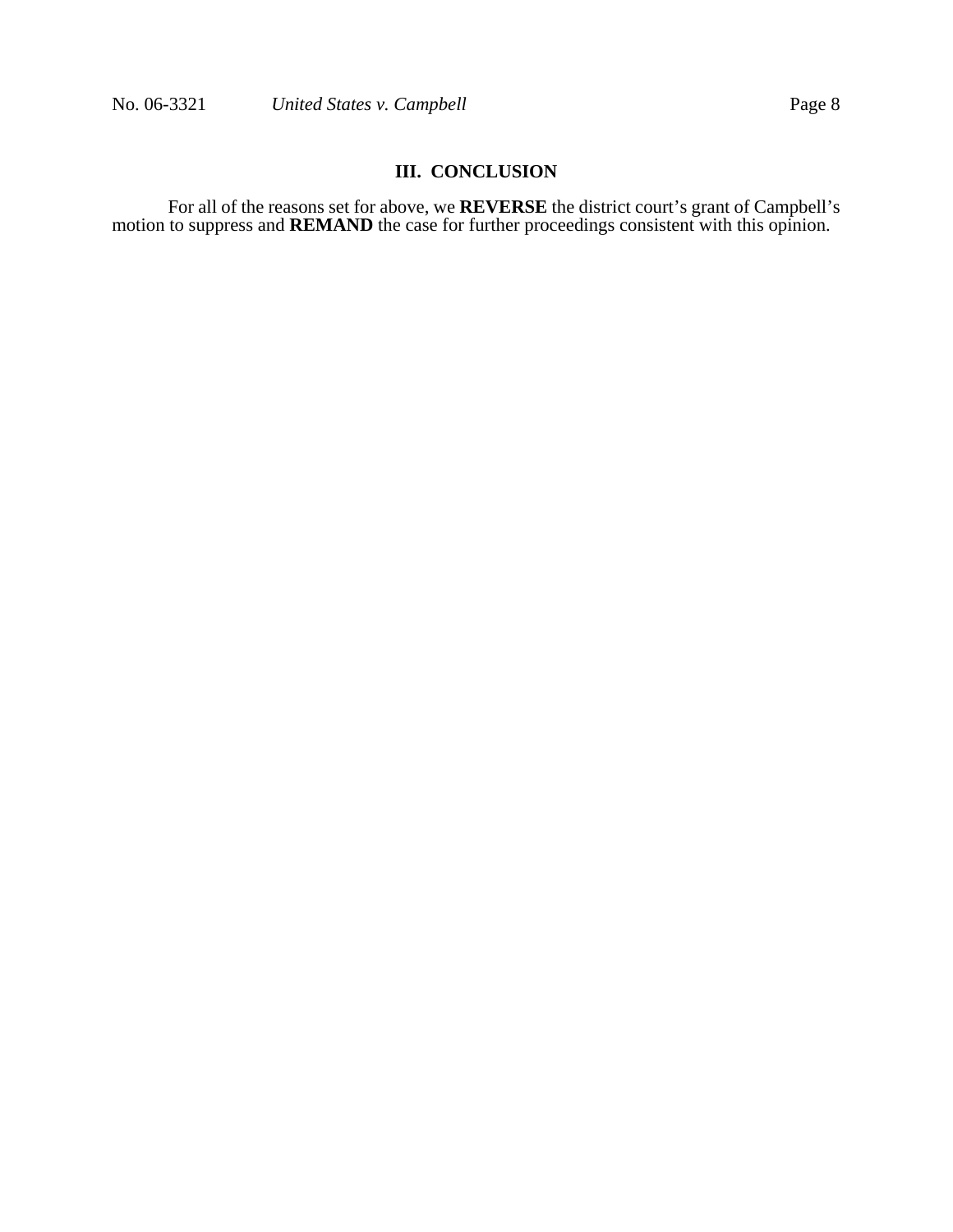### **DISSENT \_\_\_\_\_\_\_\_\_\_\_\_\_\_\_**

**\_\_\_\_\_\_\_\_\_\_\_\_\_\_\_**

R. GUY COLE, JR., Circuit Judge, dissenting. I agree with the majority's conclusion that a mere request for identification is not a seizure. Majority Op. at 6. If the majority were correct that Officer Salser only told Campbell that he would *like* to see his identification, then I might also agree with the majority that such a request is not a seizure. I part ways with the majority because the facts adduced at the suppression hearing reveal that Officer Salser did not simply ask Campbell for identification by stating, as the majority claims, that "he 'would like to see [Campbell's] ID.'" Majority Op. at 2 (quoting Joint Appendix ("JA") 74). Rather, the facts indicate that Officer Salser instructed Campbell that "*before [Campbell] left* [he] would like to see his ID." (JA 74 (emphasis added).) By conditioning Campbell's ability to leave on his first producing valid identification, Officer Salser transformed what could otherwise have been a simple request for identification into a command that Campbell would not have reasonably felt free to refuse. Such a command constituted a seizure of Campbell. Because Officer Salser did not have reasonable suspicion to seize Campbell at that time, I respectfully dissent. Accordingly, I would **AFFIRM** the district court's grant of Campbell's motion to suppress the evidence obtained during his arrest and subsequent search of his car.

### **I.**

The majority states that "Officer Salser told Campbell about the recent burglaries committed in the area and then said that he 'would like to see [Campbell's] ID, just to log that I talked to him.'" Majority Op. at 2 (quoting JA 74). Officer Salser's own testimony, however, does not support this characterization of the facts. Rather, as indicated by Officer Salser at Campbell's suppression hearing, Officer Salser's initial inquiry into Campbell's identification went beyond a simple request:

- Q: And after they gave you the information, you told Mr. Campbell where the business was, what happened next?**<sup>1</sup>**
- A: *I told him that we had some burglaries in the area, and before he left I would like to see his ID, just to log that I talked to him.*
- Q: When you said that, is that let me just go back by saying, is that something you do routinely in your investigative work?
- A: Yes.
- Q: What happened when you said that? What did the defendant do?
- 
- A: He stated that he didn't have an ID.<br>Q: And I take it that under Ohio law on Q: And I take it that under Ohio law one is required to have a driver's license?
- Correct.
- Q: And were you able to see his demeanor?<br>A: Once I inquired about an ID and he said h
- Once I inquired about an ID and he said he didn't have one, I asked him for his name and date of birth. And he began, became very nervous. His hands went up. He said, officer, I don't want any trouble, please. Several times he stated that to me.
- Q: When you say also, in terms of nervousness, can you describe for the court what you observed that led you to that understanding, about nervousness?

**<sup>1</sup>** This question relates to Officer Salser's testimony that he had asked his dispatcher for the location of Treeman Industries—Campbell's girlfriend's place of employment. Officer Salser testified that Campbell had told him he was on his way to pick up his girlfriend at her work but was lost. (JA 73-74.)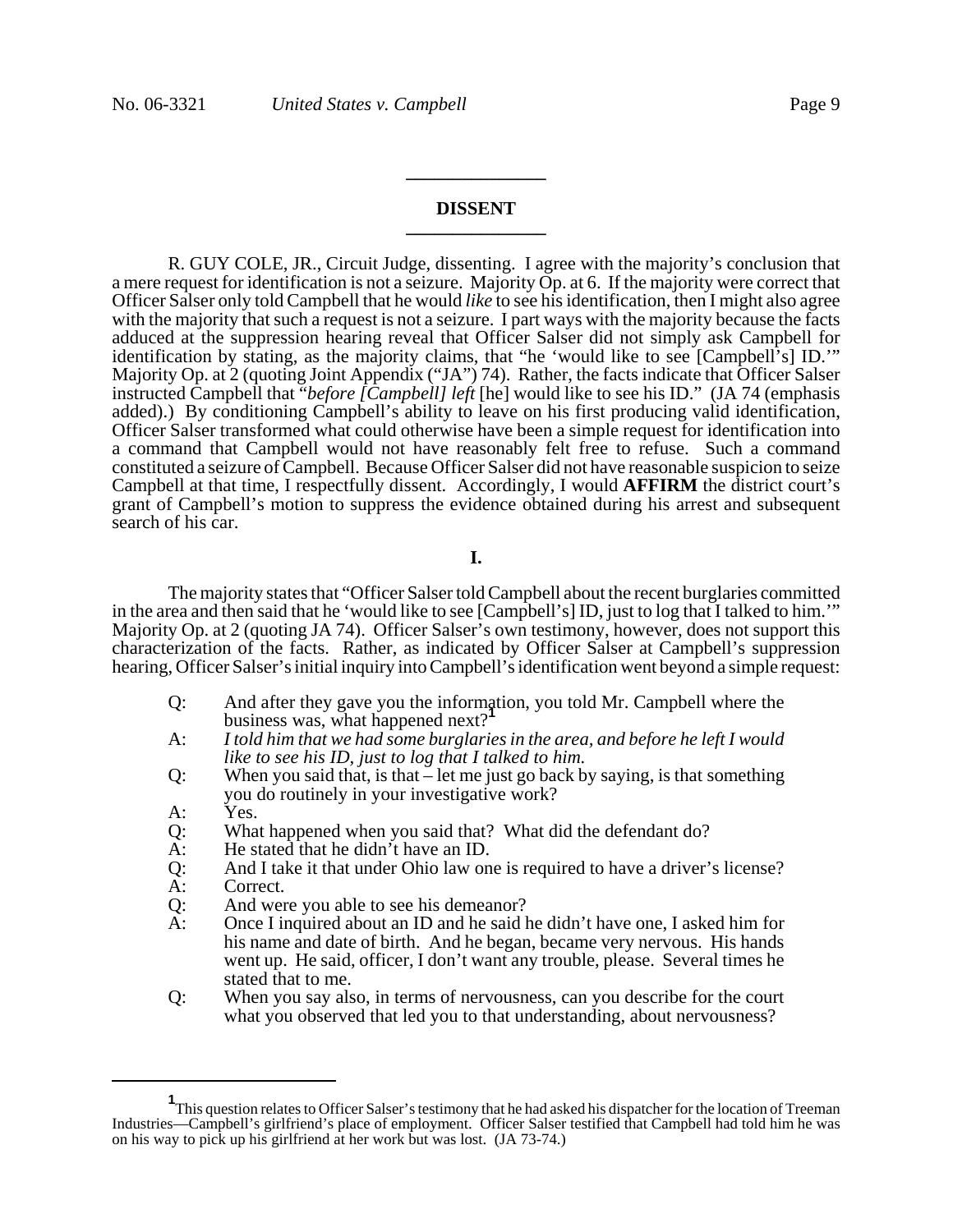- A: He was walking around, not he was just very nervous. His hands were moving. He kept saying, please, I don't want any trouble. I just want to pick up my girlfriend. Just to that effect.
- Q: Now, what did you say to him in response?<br>A: I said, I asked him for  $-I$  asked him if he h
- A: *I said, I asked him for I asked him if he had a state ID, or his name and date of birth, And he could be on his way just as soon as [I] ID'd him.*

(JA 74-75 (emphasis added).) As the transcript of the suppression hearing shows, the majority incorrectly states that Officer Salser's initial request for identification did not condition Campbell's ability to leave on him first providing the Officer with identification. Rather, the Officer's own testimony illustrates that he asked Campbell for identification twice, and each time he clearly conditioned Campbell's ability to leave on Campbell first producing valid identification.

The majority argues that "Officer Salser's first statement was that he would *like* to see Campbell's ID. The use of the word 'like,' as opposed to 'need' or 'want,' suggests that a reasonable person would feel free to decline this request and leave the scene." Majority Op. at 6. I do not disagree with the majority that if Officer Salser had simply stated, "I would like to see your ID," that no seizure would have occurred because, as the majority concludes, the word "like" is permissive and implies that a reasonable person would feel free to decline the Officer's request.**<sup>2</sup>** *See INS v. Delgado*, 466 U.S. 210, 216 (1984) (explaining that a request for identification by itself does not constitute a seizure under the Fourth Amendment). However, Officer Salser's own testimony indicates that he went beyond simply stating, "I would like to see your ID." By instructing Campbell that he could not leave until he presented his identification, Officer Salser created a condition, i.e., the presentation of a valid form of identification, that Campbell had to satisfy before he could leave the scene. In *Mendenhall*, the Supreme Court explained that

a person has been 'seized' within the meaning of the Fourth Amendment only if, in view of all of the circumstances surrounding the incident, a reasonable person would have believed that he was not free to leave. Examples of circumstances that might indicate a seizure, even where the person did not attempt to leave, would be the threatening presence of several officers, the display of a weapon by an officer, some physical touching of the person of the citizen, or *the use of language* or tone of voice indicating that compliance with the officer's request might be compelled.

446 U.S. at 554 (emphasis added). Because "use of language" can indicate to a reasonable person that an "officer's request might be compelled," Officer Salser's condition would have conveyed to a reasonable person that compliance with his request to produce identification was required before being free to terminate the encounter. *See Florida v. Bostick*, 501 U.S. 429, 437 (1991) ("No seizure occurs when police ask questions of an individual, [and] ask to examine the individual's identification, . . . *so long as the officers do not convey a message that compliance with their requests is required*.") (emphasis added).

Further supporting a conclusion that a reasonable person would not have felt free to leave is Officer Salser's statement to Campbell that he wished to "log" their conversation. (JA 74-75.) The majority explains that "Officer Salser was simply giving Campbell the reason why Salser would like to see Campbell's ID; he was not at that point conditioning Campbell's departure on such production." Majority Op. at 6. The majority mischaracterizes Officer Salser's testimony. As described above, the Officer's testimony clearly shows that Campbell was not free to leave until he produced his identification. (JA 74.) Thus, the problem arises not from Officer Salser's explanation

**<sup>2</sup>** I do not mean to suggest that every time the word "like" is used, an encounter becomes consensual. Rather, the entire context of the encounter must be analyzed to determine whether a seizure has occurred. *United States v. Mendenhall*, 446 U.S. 544, 554 (1980).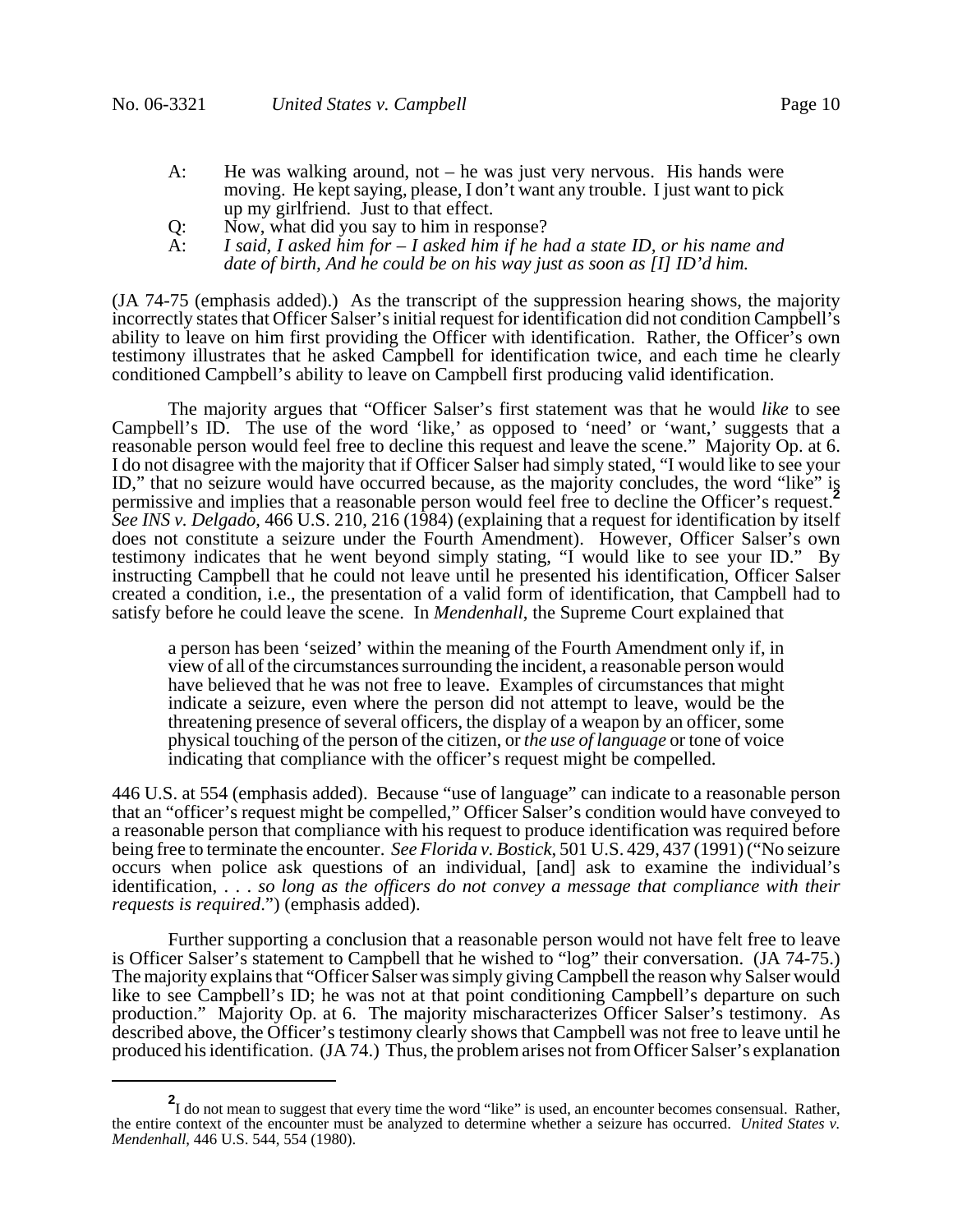of why he wanted to see Campbell's identification, i.e., to log their conversation, but rather from Officer Salser's statement that Campbell could not leave before producing identification. Additionally, when Officer Salser's statement that Campbell could leave only after producing identification is coupled with his statement that he wanted to log their meeting, a reasonable person would have believed that he or she was not free to leave until the Officer fulfilled his duty of logging the encounter. Although Officer Salser might have intended such a statement to be explanatory, his subjective intent is irrelevant; rather, we look only to what a reasonable person would have understood the Officer's statement to mean. *See, e.g.*, *United States v. Taylor*, 956 F.2d 572, 576 n.2 (6th Cir. 1992) ("The subjective intent of the officers is relevant to an assessment of the fourth amendment implications of police conduct only to the extent that that intent has been conveyed to the person confronted.") (quoting *United States v. Rose*, 889 F.2d 1490, 1493 (6th Cir. 1989)).

Even more telling is the majority's own statement that "the interaction between Officer Salser and Campbell did not escalate beyond a consensual encounter *until after Officer Salser told Campbell that he 'could be on his way just as soon as [I] ID'd him*.'" Majority Op. at 6 (quoting JA 75) (emphasis added). By its own admission, therefore, the majority believes that Campbell would have been seized had Officer Salser conditioned his ability to leave on Campbell first producing identification. The majority, however, mistakenly states that "[n]othing about Officer salser's first request for identification suggests that Campbell's freedom to leave the encounter was conditioned on complying with the request," but as the transcript of Officer Salser's testimony indicates, Officer Salser at all times conditioned Campbell's ability to leave on him first producing valid identification. *Compare* Majority Op. at 6 *with* JA 74-75.

Most importantly, the standard of review requires us to look at the evidence in the light most likely to support the district court's decision. *See United States v. Bates*, 84 F.3d 790, 794 (6th Cir. 1996) (quotation marks omitted). Here, the district court concluded that Officer Salser seized Campbell without reasonable suspicion and therefore granted Campbell's motion to suppress. Because I agree with the district court's conclusion that a reasonable person would not have felt free to leave without first complying with the Officer's condition of presenting identification, I conclude that Officer Salser's statement amounted to a seizure of Campbell and accordingly would affirm the district court's grant of Campbell's motion to suppress.

### **II.**

Because Officer Salser lacked reasonable suspicion to seize Campbell, the seizure was unreasonable and violated Campbell's Fourth Amendment rights. In *United States v. Cortez*, 449 U.S. 411, 417 (1981), the Supreme Court explained that "[a]n investigatory stop must be justified by some objective manifestation that the person stopped is, or is about to be, engaged in criminal activity." Although an officer can engage in a *Terry* stop for purposes of obtaining a suspect's identity, "[t]he officer's action must be justified at its *inception*, and . . . reasonably related in scope to the circumstances which justified the interference in the first place." *Hiibel v. Sixth Judicial Dist. Court of Nevada*, 542 U.S. 177, 185 (2004) (quoting *United States v. Sharpe*, 470 U.S. 675, 682 (1985) and *Terry v. Ohio*, 392 U.S. 1, 20 (1968) (quotation marks omitted)) (emphasis added); *see also Hayes v. Florida*, 470 U.S. 811, 816 (1985) ("[I]f there are articulable facts supporting a reasonable suspicion that a person has committed a criminal offense, that person may be stopped in order to identify him, to question him briefly, or to detain him while attempting to obtain additional information."). In *Smoak v. Hall*, 460 F.3d 768, 779 (6th Cir. 2006), we explained that to justify a *Terry* stop a police officer must have a reasonable suspicion that the individual is engaged in criminal activity, namely, "a particularized and objective basis for suspecting the particular person . . . of criminal activity based on specific and articulable facts." *Id.* (quoting *Houston v. Clark County Sheriff Deputy John Does 1-5*, 174 F.3d 809, 813-14 (6th Cir. 1999) (internal quotation marks omitted)).